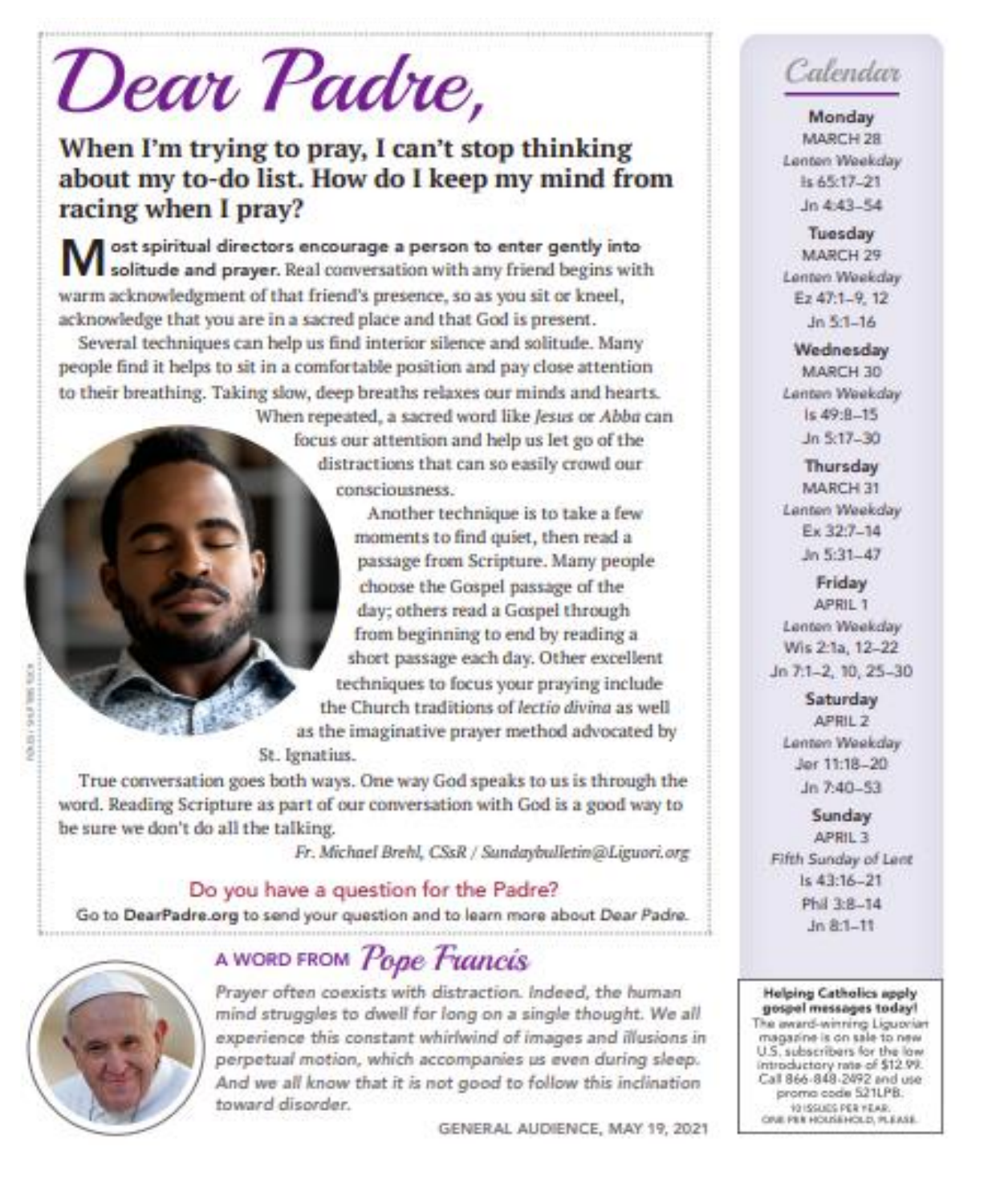

*Forth Sunday of Lent*  March 27th 2022



# St. Ann Catholic Church & Our Lady of Chartres Mission *Pastor: Reverend Fr. David Milton Office phone: 228-832-2560, Hours: Monday-Friday 9am-3pm.*  Web: www.stannparishlizana.org --- Email: stanngulfport@hotmail.com



"Whoever lives the truth comes to the light, so that his works may be clearly seen as done in God." - Jn 3:21

#### **St. Ann Mass Schedule**

Sat. March 26<sup>th</sup> 5:00pm Padre Pio Sun. March 27<sup>th</sup> 9:00am Ex. Society **OLCMass Schedule** Sun. March  $27<sup>th</sup>$  7:30am Ex. Society

#### **SACRAMENT OF RECONCILIATION**

**Before Mass and by Appointment**

Monday, March 28<sup>th</sup> 8:00am Ex. Society Wednesday, March 30<sup>th</sup> 6:00pm Ex. Society Thursday, March 31<sup>th</sup> 8:00am Ex. Society Friday, April 1st 8:00am Ex. Society

Saturday, April 2<sup>th</sup> 5:00pm Ex. Society Sunday, April 3<sup>th</sup> 9:00am Ex. Society Sunday, April 3<sup>th</sup> 6:00pm Ex. Society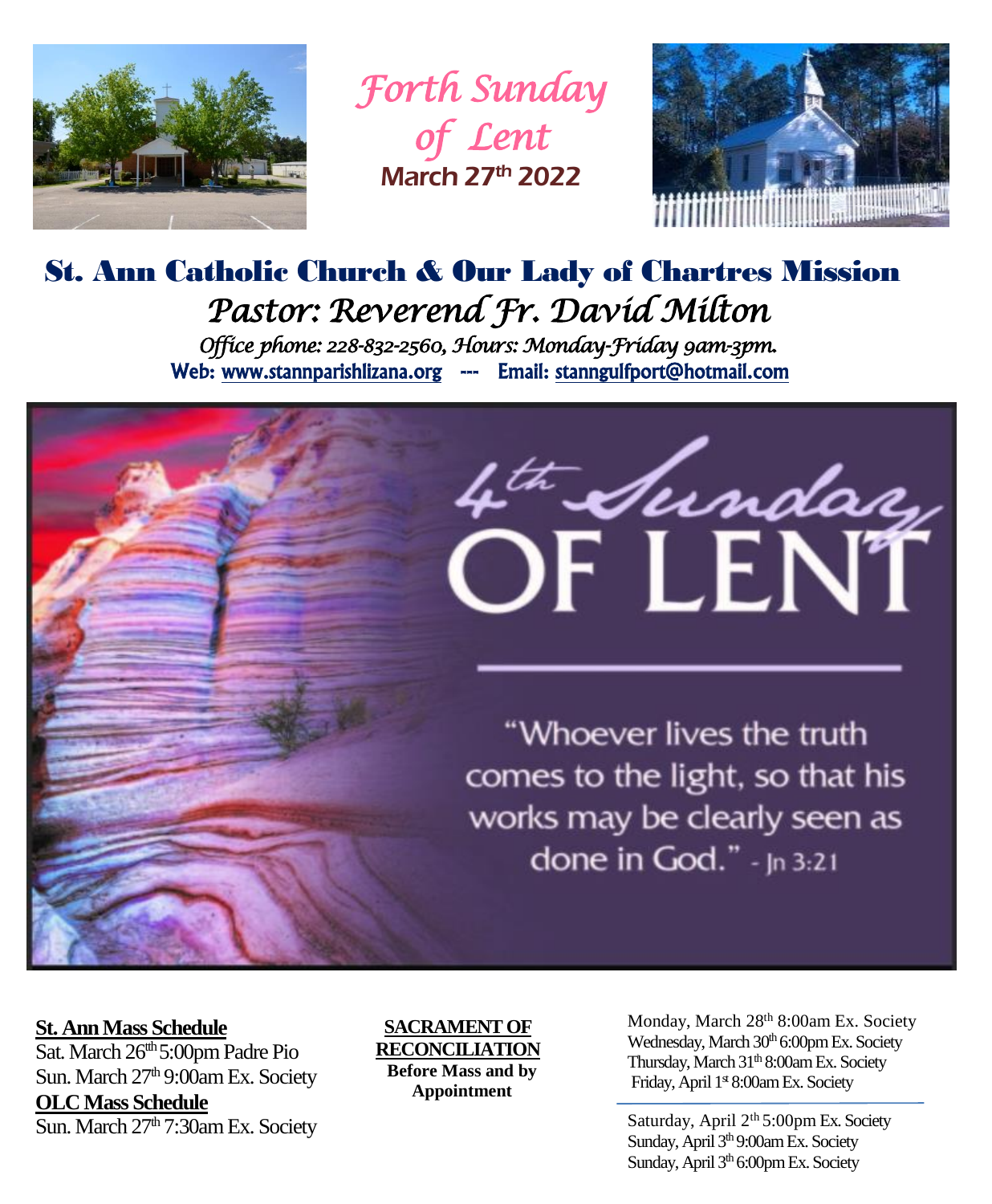# *From Father David's Desk...*

### *REJOICE!*

Rejoice! Today is Laetare Sunday, the Lenten Sunday to rejoice. We are encouraged to rejoice, not because Lent is half over, but because something extraordinary has occurred. All three readings for today applaud some wondrous and joyous occasion.

The reading from Joshua notes the end of the Israelites' grueling Egyptian and wilderness experience. They settled in Canaan and now celebrated the anniversary of their deliverance by offering to God in gratitude the fruits of their own harvest. The people who once were landless have now been made anew. This is surely a reason to rejoice.

Paul's words to the Corinthians were reason for great rejoicing. He assured them that, because of the death and resurrection of Jesus, their sinfulness was not held against them. Instead, they were now reconciled with God. They were a new creation. This too is reason to rejoice.

Jesus' story about the merciful father touches every life. The young son turned away from his home and his family, yet it was the father's actions that brought about the reconciliation. The story did not explicitly say that he simply forgave his son. More than that, it says that he was filled with deep compassion for him—a compassion that restored the bond between them. This compassion brought the son who was dead back to life. There is no greater reason for rejoicing.

God has brought us into a new land, has made each of us a new creation, and has brought us back to the embrace of our Father. And so, we rejoice.

> *With Prayers, Fr. David*

\* Think of a time when a severed relationship was repaired. Be grateful.

FOR Reflection

\* What might you do to repair a situation of alienation in your life?

**St. Ann Stewardship:**

Identifiable: \$2411.00 – Loose: \$229.00 Children: \$0 (ACH: \$105.00) **Total: \$2640.00**

**OLC Stewardship:** Identifiable: \$160.00 – Loose: \$95.00 **Total: \$255.00**

#### **6:00PM MASS Cancellation**:

The 6:00pm Mass will be cancelled starting April  $9<sup>th</sup>$ . Should you have any questions please contact Fr. David

# **Lenten Adoration Schedule: Adoration for First Friday April 1 st:**

8:30am to noon in the Adoration Chapel. **Adoration for all other** Fridays will remain 8:30am to 9:30am in the Chapel.

# **ST. ANN'S Lenten Retreat:**

In preparation for Easter, St. Ann's parish will be hosting a Lenten Retreat April 2<sup>nd</sup> from 11am to 5pm. A penance service and Mass will be held after lunch. **Guest Speaker**: Fr. Michael O'Conner **Retreat Sign-up Sheet** is in the back of church. Please add your name should you wish to attend.

#### **STATIONS of the Cross:**

Stations of the Cross will be held each Friday during the Lenten season beginning at 6:00pm in the Church.